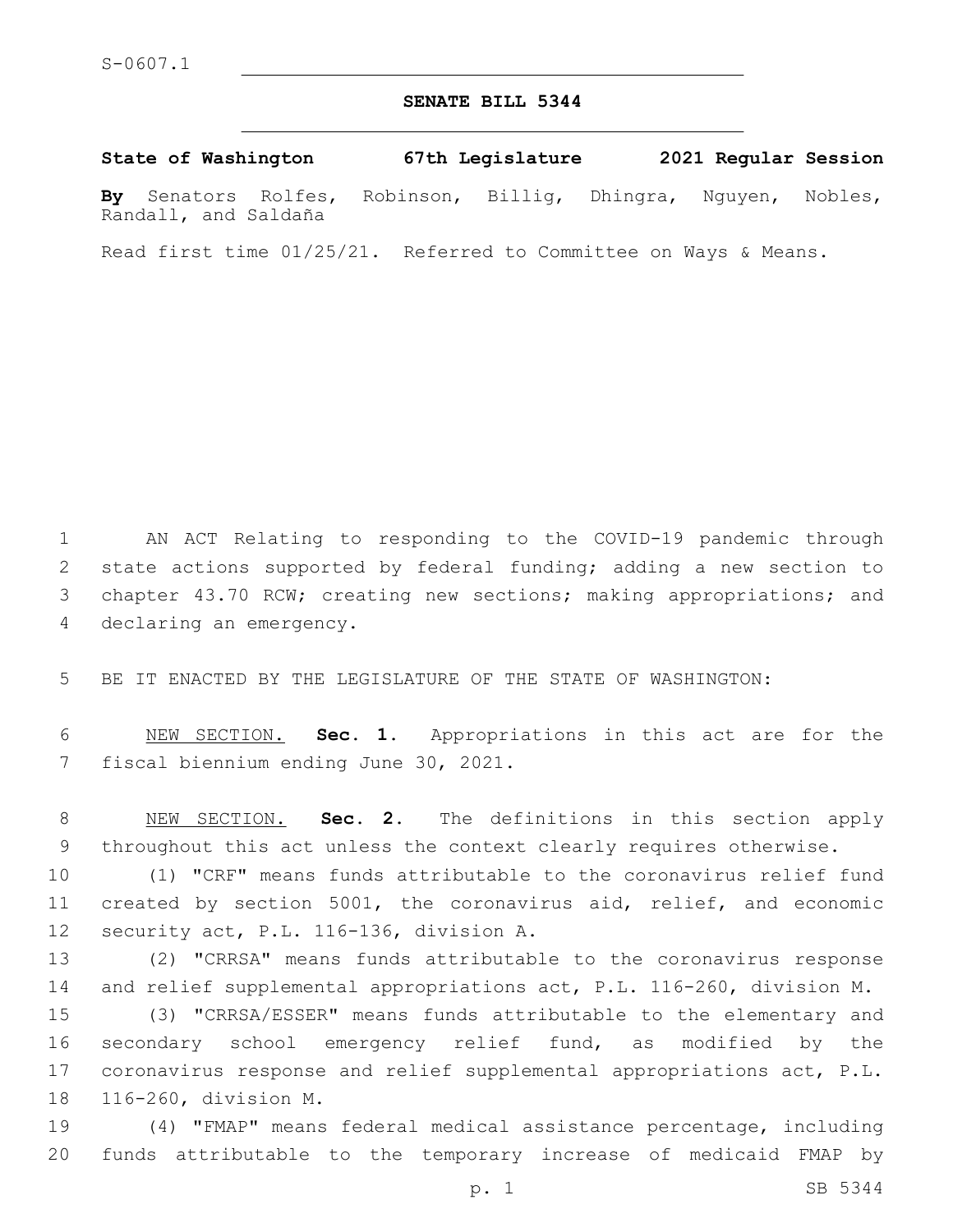section 6008, the families first coronavirus response act, P.L. 116-127, division F.2

#### NEW SECTION. **Sec. 3. FOR THE DEPARTMENT OF COMMERCE—RENTAL ASSISTANCE AND HOUSING**

 General Fund—Federal Appropriation. . . . . . . . . . . \$365,000,000 TOTAL APPROPRIATION. . . . . . . . . . . . . . . \$365,000,000

 The appropriation in this section is subject to the following 8 conditions and limitations:

 (1) \$325,000,000 of the general fund—federal appropriation (CRRSA) is provided solely for the department to administer an emergency rental and utility assistance program pursuant to P.L. 116-260, the federal consolidated appropriations act. The department shall distribute funding in the form of grants to local housing providers. In making distributions, the department must consider the number of unemployed persons and renters in each jurisdiction served by the provider as well as account for any funding that jurisdiction, including cities within each county, received directly from the federal government. A provider may use up to 9.5 percent of their grant award for administrative costs and the remainder must be used for financial assistance as defined in P.L. 116-260. The department may retain up to 0.5 percent of the funding provided in this 22 subsection to administer the program.

 (2)(a) \$30,000,000 of the general fund—federal appropriation (CRF) is provided solely for the department to administer an eviction rental assistance program. The department shall distribute funding in the form of grants to local housing providers. In making distributions, the department must consider the number of unemployed persons and renters in each jurisdiction served by the provider. To be eligible for the program, households must, at a minimum, have an income at or below 80 percent of the area median income and must have a missed or partially paid rent payment. Rental payments made through the program will be provided directly to landlords. The department may establish additional eligibility criteria to target these resources to households most likely to become homeless if they do not 35 receive rental assistance.

 (b) Of the amounts provided in this subsection, \$16,000,000 of the general fund—federal appropriation (CRF) is provided solely for local housing providers to subgrant with community organizations that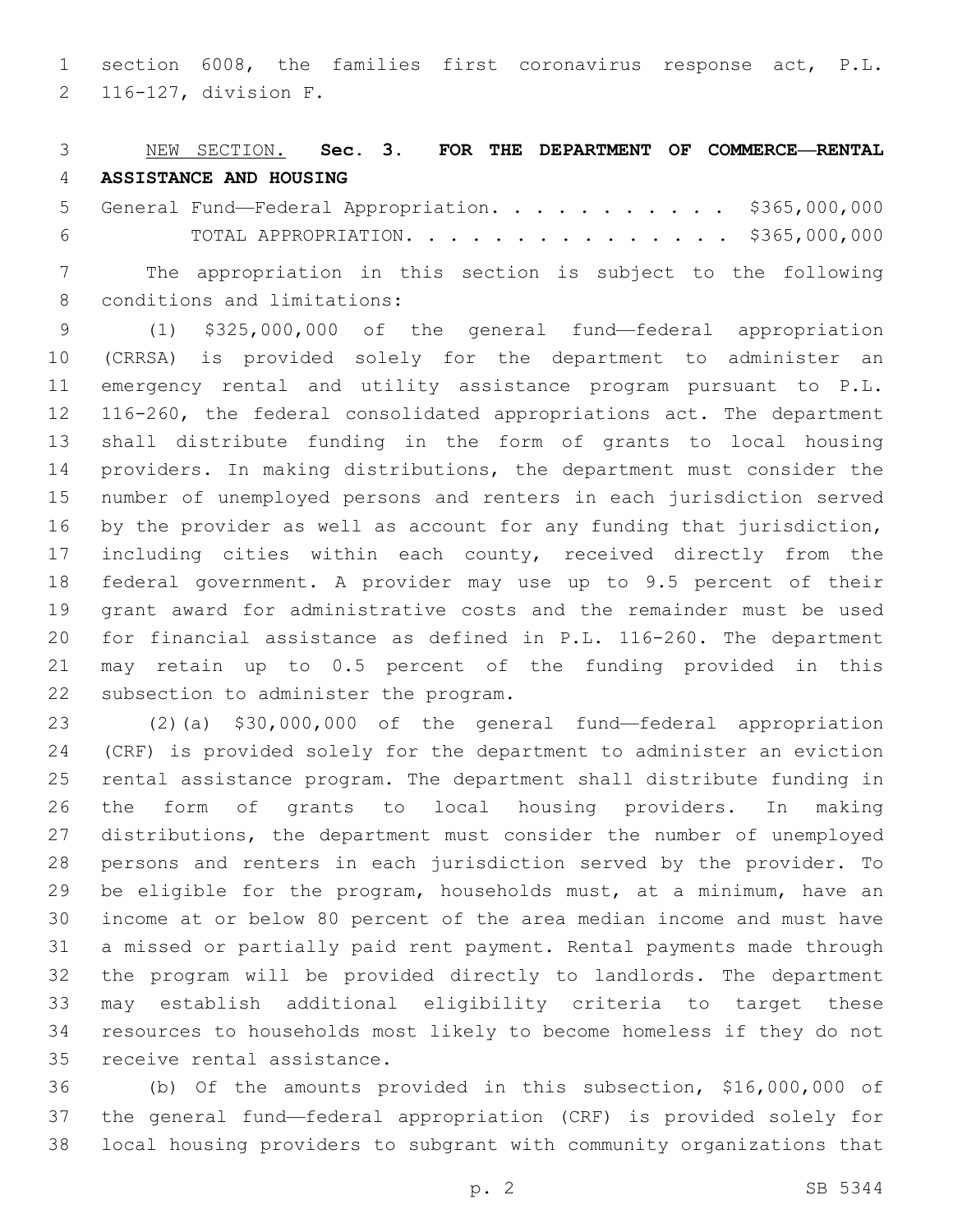serve historically disadvantaged populations within their jurisdiction. Subgrants may be used for program outreach and assisting community members in applying for assistance under this 4 subsection and subsection (1) of this section.

 (3) \$4,000,000 of the general fund—federal appropriation (CRF) is provided solely for the department to assist homeowners at risk of foreclosure pursuant to chapter 61.24 RCW. Funding must be used for activities to prevent mortgage or tax lien foreclosures, housing counselors, foreclosure prevention hotlines, low-income legal services, mediation, and other activities that promote homeownership. The department may contract with other state agencies to carry out 12 these activities.

 (4) \$1,500,000 of the general fund—federal appropriation (CRF) is provided solely for a contract with resolution Washington for alternative dispute resolution centers and dispute resolution programs to provide citizens with low-cost resolution as an alternative to litigation. This funding must be prioritized for 18 resolution services relating to evictions.

 (5) \$1,500,000 of the general fund—federal appropriation (CRF) is provided solely for the department to contract with the office of civil legal aid to provide services relating to evictions, housing, 22 and utilities.

 (6) \$1,000,000 of the general fund—federal appropriation (CRF) is provided solely for the department to contract with the office of the attorney general for legal work relating to the eviction moratorium 26 extended in the governor's proclamation 20-19.5.

 (7)(a) \$2,000,000 of the general fund—federal appropriation (CRF) is provided solely for a program to provide grants to eligible landlords who have encountered a significant financial hardship due to loss of rental income from elective nonpayor tenants during the state's eviction moratorium pursuant to the governor's proclamation.

 (b) To be eligible for a grant under this subsection, a landlord 33 must:

34 (i) Apply for a grant;

 (ii) Be the sole investor in the property from which they are 36 seeking rental arrears;

 (iii) Be the owner of no more than four dwelling units from which 38 they receive rental payments;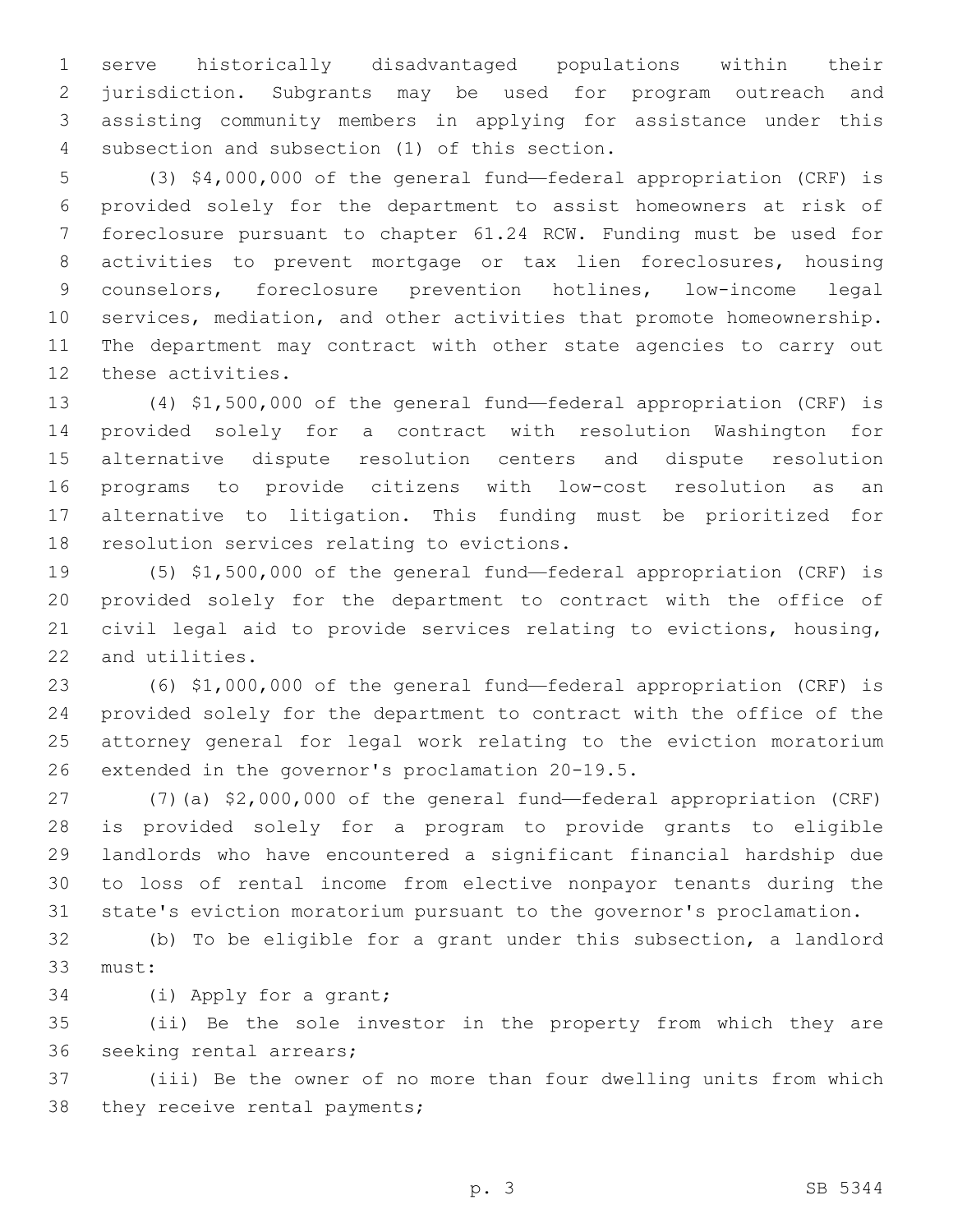(iv) Not contract with a property manager or property management company for duties or activities related to the tenancy or dwelling 3 unit; and

 (v) Have an elective nonpayor tenant who is in arrears in rent or 5 utilities or both.

 (c) Eligible landlords may receive a grant of up to 80 percent of the total amount of rent in arrears. The department must prioritize landlords who have an income at or below 100 percent of the area median income and who demonstrate a loss of rental income, to the 10 extent that funds are available.

 (d) The department may inspect the property and the landlord's records related to an application under the program, including the use of a third-party inspector as needed to investigate fraud, to assist in making its application review, and to determine 15 eligibility.

 (e) A landlord who receives a grant under this section is 17 prohibited from:

 (i) Taking any legal action against the tenant for damages 19 attributable to the same tenancy; or

 (ii) Pursuing collection, or authorizing another entity to pursue collection on the landlord's behalf, against the tenant for damages 22 attributable to the same tenancy.

 (8) For the purposes of this section, the following definitions 24 apply:

(i) "Dwelling unit" has the meaning defined in RCW 59.18.030.

 (ii) "Elective nonpayor" means a tenant who has been determined to not be eligible for the federal or state emergency rental assistance program or has not applied for the federal or state 29 emergency rental assistance program.

(iii) "Landlord" has the meaning defined in RCW 59.18.030.

(iv) "Owner" has the meaning defined in RCW 59.18.030.

(v) "Rent" has the meaning defined in RCW 59.18.030.

(vi) "Tenant" has the meaning defined in RCW 59.18.030.

 NEW SECTION. **Sec. 4. FOR THE DEPARTMENT OF COMMERCE—WORKING WASHINGTON GRANTS**

|    |  |  |  |  |  |  |  |  | 36 General Fund-Federal Appropriation. \$240,000,000 |
|----|--|--|--|--|--|--|--|--|------------------------------------------------------|
| 37 |  |  |  |  |  |  |  |  | TOTAL APPROPRIATION. \$240,000,000                   |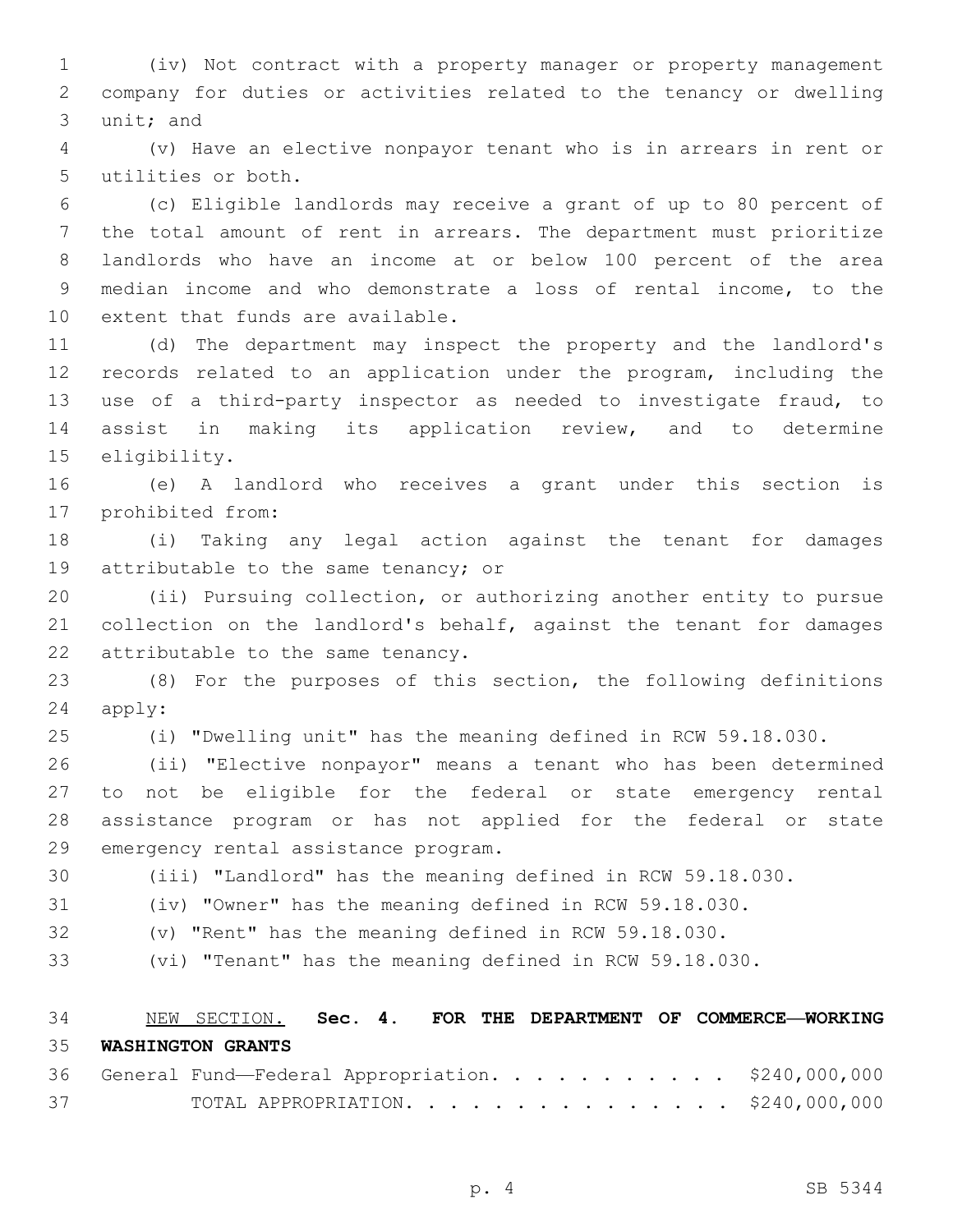The appropriation in this section is subject to the following 2 conditions and limitations:

 (1) \$240,000,000 of the general fund—federal appropriation (CRF) is provided solely for the department of commerce to provide additional grants to small businesses through the department's working Washington grant program as modified by this section.

 (2) Of the amount provided in this section, \$120,000,000 is provided solely to assist businesses maintain their operations. To be eligible for a grant under this subsection, the business must:

10 (a) Apply for or have applied for the grant;

 (b) Have reported annual gross receipts of \$5,000,000 or less to 12 the department of revenue for calendar year 2019;

 (c) Have expenses that are necessary to continue business operations and the expense is not a federal, state, or local tax, 15 fee, license, or other government revenue;

 (d) Self–attest that the expense is not funded by any other 17 government or private entity;

 (e) Have experienced a reduction in business income or activity related to COVID-19 or state or local actions in response to COVID-19; and

 (f) Agree to operate in accordance with the requirements of applicable federal, state, and local public health guidance and 23 directives.

 (3) Of the amount provided in this section, \$120,000,000 is provided solely to assist the reopening of businesses that temporarily totally closed their operations. To be eligible for a 27 grant under this subsection, the business must:

28 (a) Apply for the grant;

 (b) Have reported annual gross receipts of \$5,000,000 or less to 30 the department of revenue for calendar year ;

 (c) Demonstrate the business was actively engaged in business, and as a result of the governor's proclamations 20-25.8, issued on November 15, 2020, through 20-25.12 ("stay safe-stay healthy"), temporarily totally closed operations. Demonstration of active engagement in business can be given through but is not limited to taxable activity reported to the department of revenue. The department may use other methods to determine if this criterion has 38 been met;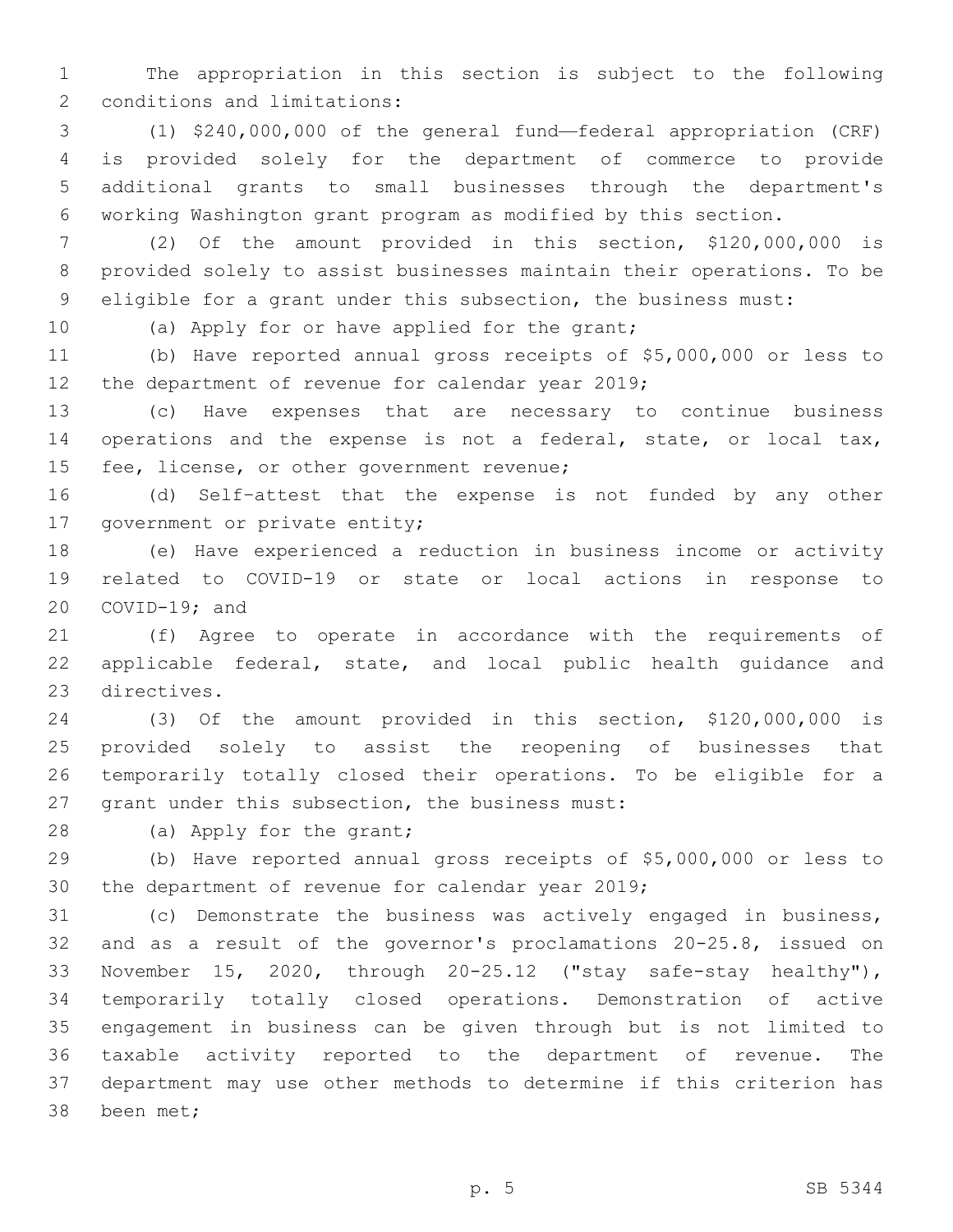(d) Have expenses that are necessary to reopen business operations and the expense is not a federal, state, or local tax, 3 fee, license, or other government revenue;

 (e) Self–attest that the expense is not funded by any other 5 government or private entity; and

 (f) Agree to operate in accordance with the requirements of applicable federal, state, and local public health guidance and 8 directives.

 (4) Grants must be awarded on a first-come, first-serve basis. The department may not impose other eligibility criteria or use other factors to prioritize grants except priority must be given to businesses that have not yet received a grant through the department's working Washington small business grants. The department must allow businesses to apply for grants for 30 days after the effective date of this section. The department must conduct outreach to underrepresented and unserved communities observed from prior rounds of awards. The department must ensure equitable distributions of grant funding, including considerations for geographic location and businesses owned by members of historically disadvantaged 20 communities.

(5)(a) Eligible businesses may receive up to a \$20,000 grant.

 (b) When awarding grants, the department must first provide all eligible businesses that received a grant less than \$12,500 an additional grant without requiring a new application so that total grants awarded is \$12,500. Thereafter, new eligible businesses under subsection (2) of this section must receive a \$12,500 grant. If there is available funding, the department must make additional pro rata grants to all eligible businesses under subsection (2) of this section without requiring a new application up to a total of \$20,000.

 (c) If a business received one or more working Washington small business grants, the grant under this program must be reduced to reflect the amounts received from previous working Washington small 33 business grants.

 (d) Grants awarded under subsection (3) of this section must require eligible businesses to enter into an agreement with the department to be reimbursed for reopening costs and demonstrate that the business has reopened and resumed operations. The department must provide 25 percent of the grant in advance. Eligible businesses must be given until June 1, 2021, to request reimbursement. If an eligible business does not use all of its award by June 1, 2021, the amount

p. 6 SB 5344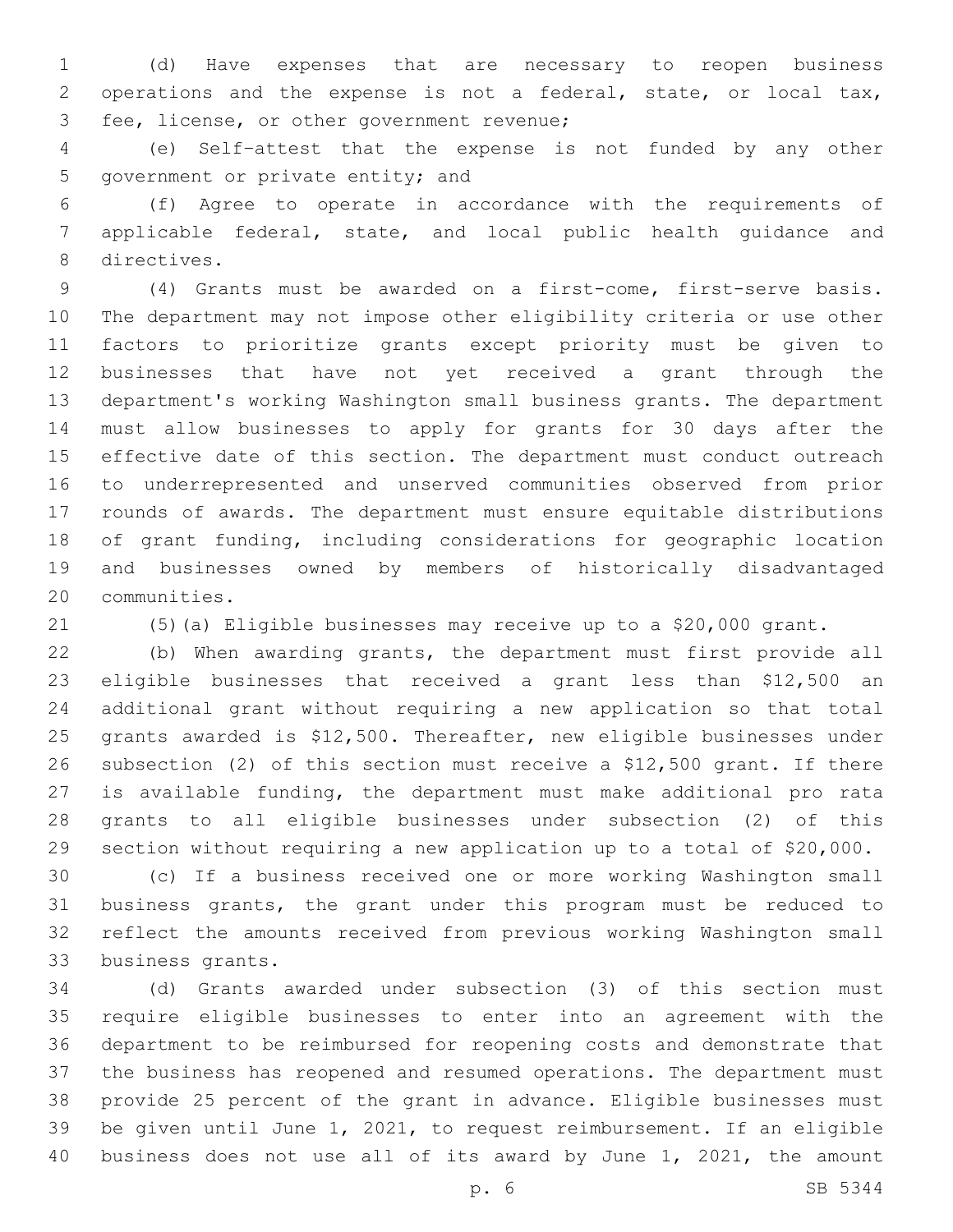not used must be redistributed pro rata to other eligible businesses under subsection (3) of this section up to a total of \$20,000 in 3 grants.

 (6) For purposes of this section, reopening costs include, but 5 are not limited to:

 (a) Upgrading physical work places to adhere to new safety or 7 sanitation standards;

 (b) Procuring required personal protective supplies for employees 9 and business patrons and clients;

10 (c) Updating business plans;

- (d) Employee costs including payroll, training, and onboarding;
- (e) Rent, lease, mortgage, insurance, and utilities payments; and
- (f) Securing inventory, supplies, and services for operations.

 (7) Nonprofit organizations may be eligible to receive funding under subsection (2) or (3) of this section if they have a primary business activity that has been impacted as described in subsection (2)(e) or (3)(c) of this section.

 NEW SECTION. **Sec. 5.** Notwithstanding the provisions of section 127(85), chapter 357, Laws of 2020, it is the intent of the legislature that grant funding for eligible sheltering costs be made available to applicants who have maintained or decreased shelter capacity due to social distancing or other health and safety measures taken in response to the COVID-19 pandemic.

 NEW SECTION. **Sec. 6. FOR THE DEPARTMENT OF SOCIAL AND HEALTH SERVICES—DEVELOPMENTAL DISABILITIES PROGRAM—COMMUNITY SERVICES**

26 General Fund—Federal Appropriation. . . . . . . . . . . \$24,528,000 TOTAL APPROPRIATION. . . . . . . . . . . . . . . \$24,528,000

 The appropriation in this section is subject to the following conditions and limitations: \$24,528,000 of the general fund—federal appropriation (FMAP), along with currently appropriated state funds, is provided solely to continue the COVID-19 rate enhancements offered to contracted service providers in January-March 2021 through the April-June 2021 quarter. Expenditure of the amounts provided in this section is contingent upon execution of an appropriate memorandum of understanding between the office of financial management and the 36 exclusive bargaining representatives.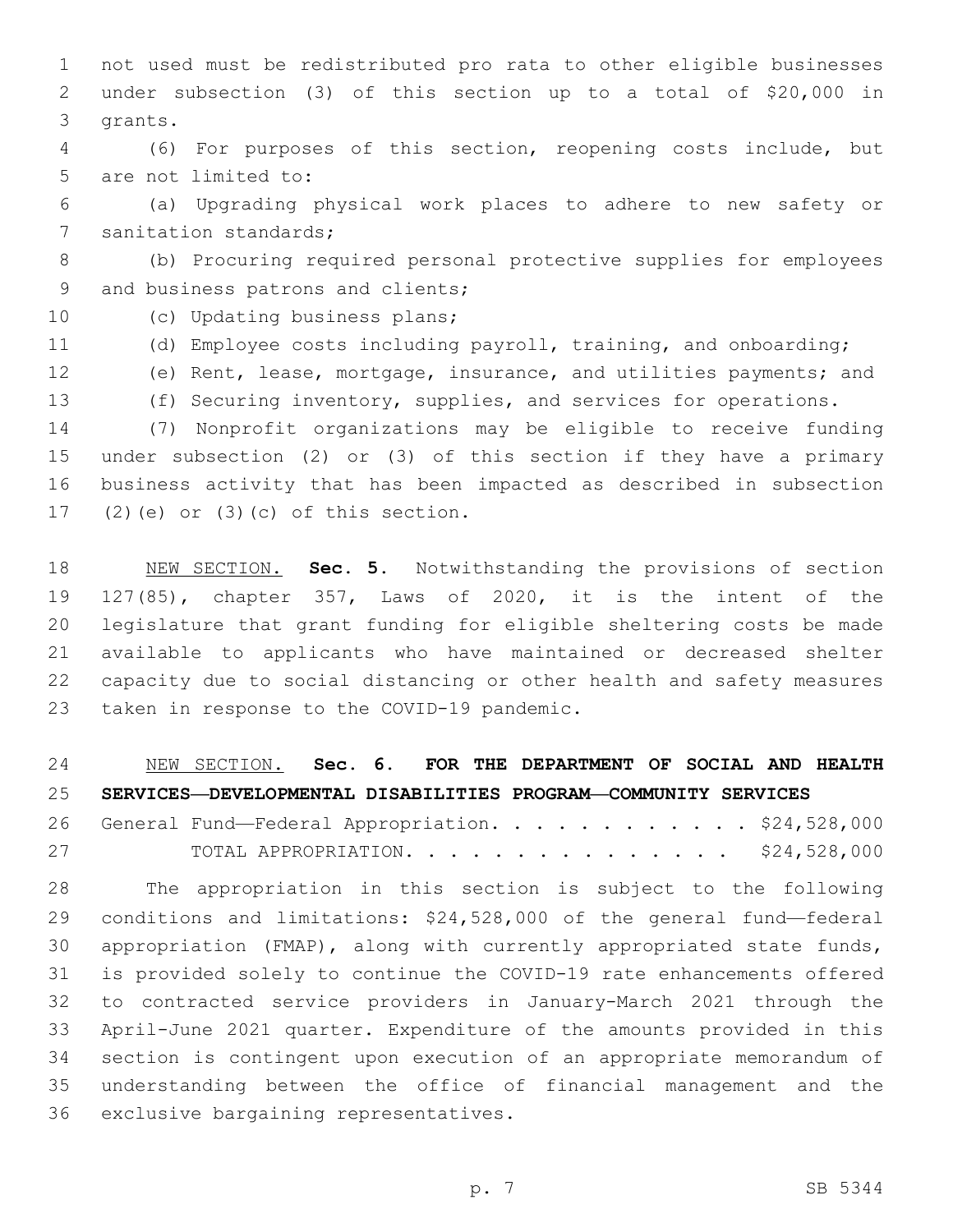NEW SECTION. **Sec. 7. FOR THE DEPARTMENT OF SOCIAL AND HEALTH SERVICES—AGING AND ADULT SERVICES PROGRAM**

3 General Fund—Federal Appropriation. . . . . . . . . . . \$45,434,000 TOTAL APPROPRIATION. . . . . . . . . . . . . . . \$45,434,000

 The appropriation in this section is subject to the following conditions and limitations: \$45,434,000 of the general fund—federal appropriation (FMAP), along with currently appropriated state funds, is provided solely to continue the COVID-19 rate enhancements offered to contracted service providers in January-March 2021 through the April-June 2021 quarter. Expenditure of the amounts provided in this section is contingent upon execution of an appropriate memorandum of understanding between the office of financial management and the 13 exclusive bargaining representatives.

# NEW SECTION. **Sec. 8. FOR THE DEPARTMENT OF SOCIAL AND HEALTH SERVICES—ECONOMIC SERVICES ADMINISTRATION**

|    |  |  |  |  |  |  |  |  | 16 General Fund-Federal Appropriation. \$90,700,000 |
|----|--|--|--|--|--|--|--|--|-----------------------------------------------------|
| 17 |  |  |  |  |  |  |  |  | TOTAL APPROPRIATION. \$90,700,000                   |

 The appropriation in this section is subject to the following 19 conditions and limitations:

 (1) \$12,000,000 of the general fund—federal appropriation (CRF) is provided solely for the disaster cash assistance program, allowing both individuals without children and families without children to receive cash disaster benefits during the coronavirus pandemic pursuant to House Bill No. 1151 (providing public assistance to households in need). If the bill is not enacted by April 1, 2021, the 26 amount provided in this section shall lapse.

 (2) \$4,700,000 of the general fund—federal appropriation (CRF) is provided solely for the department to increase the benefit under the food assistance program to maintain parity with benefits offered under the supplemental nutritional assistance program for the period 31 of January through March 2021.

 (3) \$9,000,000 of the general fund—federal appropriation (CRF) is provided solely for the increased caseload in the temporary assistance for needy families program as a result of the suspension of the 60-month time limit and suspension of the imposition of sanctions for nonparticipation in WorkFirst activities.

 (4) \$65,000,000 of the general fund—federal appropriation (CRF) is provided solely for continuing the Washington immigrant relief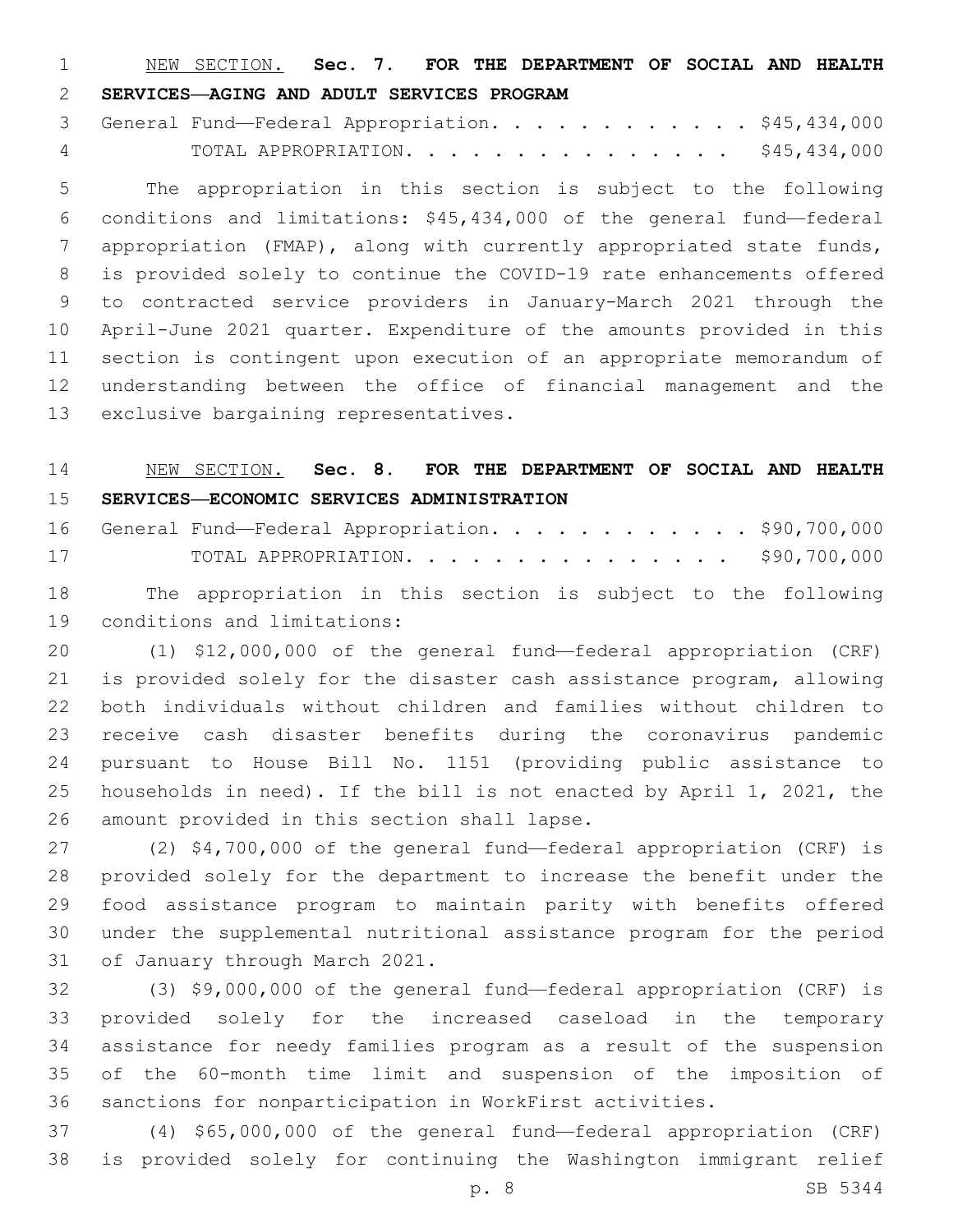fund authorized under the authority provided due to the declaration of emergency due to the COVID-19 pandemic as modified by this section. At least 95 percent of the amount provided in this subsection is provided solely for grants to eligible persons.

- 5 (a) A person is eligible for a grant who:
- (i) Lives in Washington state;6
- 7 (ii) Is at least 18 years of age;

 (iii) Has been significantly affected by the coronavirus pandemic, such as loss of employment or significant reduction in work hours, contracting the coronavirus, or caring for a family member who 11 contracted the coronavirus;

 (iv) Is not eligible to receive federal economic impact (stimulus) payments or unemployment insurance benefits due to their 14 immigration status; and

 (v) Has an income at or below 250 percent of federal poverty 16 level.

 (b) The department may not deny a grant to a person on the basis that another adult in the household is eligible for federal economic impact (stimulus) payments or unemployment insurance benefits or that the person previously received a grant under the program.

 (c) The department must prioritize grants to persons who are most in need of financial assistance using factors that include, but are not limited to, being the primary or sole income earner of household, experiencing housing instability, having contracted or being at high 25 risk of contracting the coronavirus, and having been approved for a previous grant under the program but not having received one due to 27 lack of funding.

 (d) The department must contract with one or more nonprofit organizations to administer the program. If the department engages in a competitive contracting process for administration of the program, experience in administering similar programs must be given weight in the selection process to expedite the delivery of benefits to eligible applicants. The contract must require the performance of outreach activities to communities that may have been 35 underrepresented in earlier grant awards.

|    | 36 NEW SECTION. Sec. 9. FOR THE HEALTH CARE AUTHORITY—MEDICAL |  |
|----|---------------------------------------------------------------|--|
|    | 37 ASSISTANCE                                                 |  |
|    | 38 General Fund—Federal Appropriation. \$6,000,000            |  |
| 39 | TOTAL APPROPRIATION. \$6,000,000                              |  |
|    | SB 5344<br>p. 9                                               |  |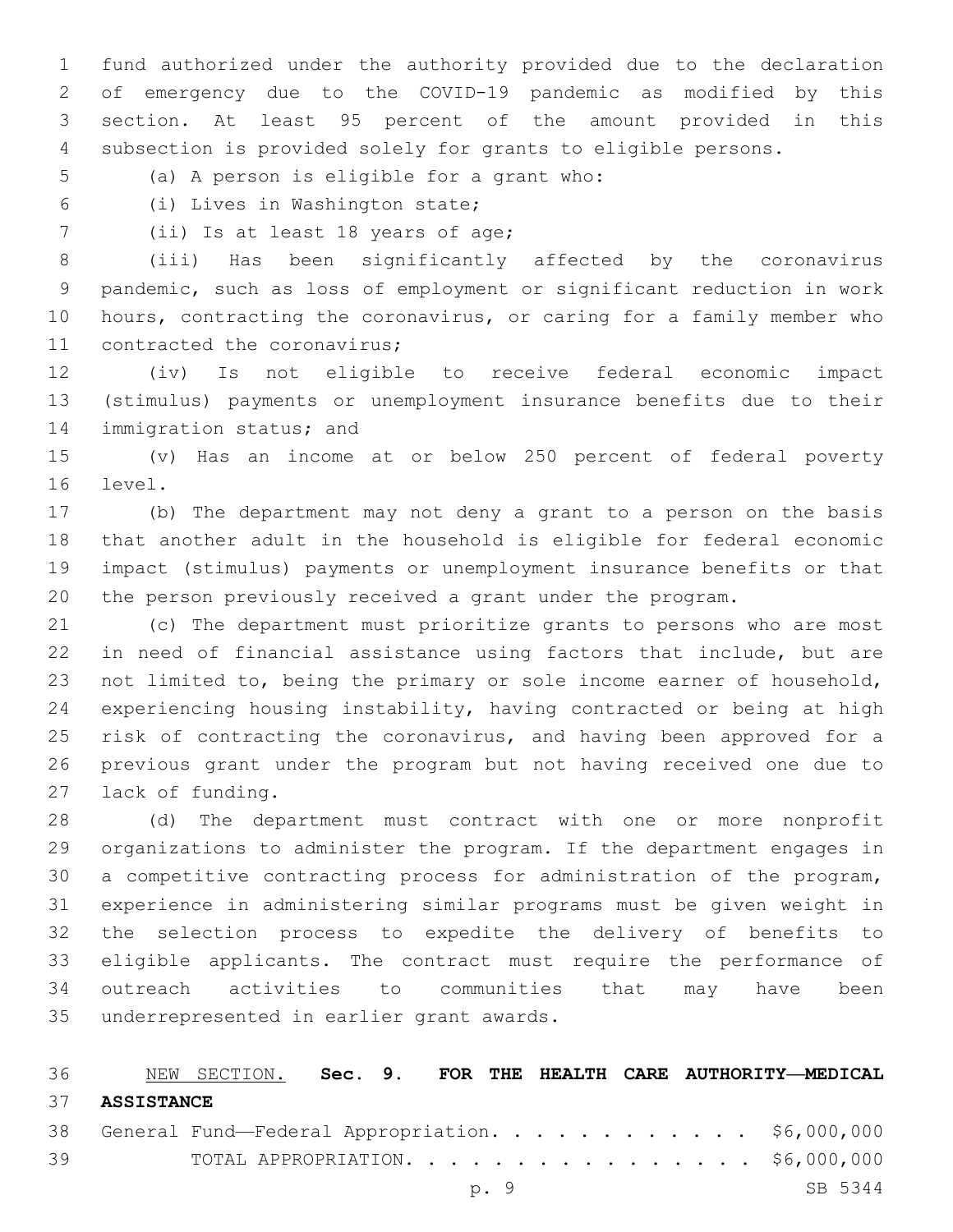The appropriation in this section is subject to the following 2 conditions and limitations:

 (1) The entire general fund—federal appropriation (CRF) is provided solely for the authority to distribute grants to rural health centers, federally qualified health centers, and free clinics to provide health care services for uninsured and underinsured patients, regardless of immigration status, for the treatment of any health condition that is further complicated by the past or present treatment of the illness caused by the severe acute respiratory 10 syndrome coronavirus 2 (COVID-19).

 (2) The authority must distribute the amounts appropriated in 12 this section as follows:

 (a) \$3,841,000 of the general fund—federal appropriation (CRF) must be distributed to rural health centers and federally qualified health centers. Amounts provided in this subsection must be used for the direct care of uninsured and underinsured patients under 200 17 percent of the federal poverty level for:

 (i) The testing, treatment, or assessment of the severe acute respiratory syndrome coronavirus 2 (COVID-19), including facility and 20 provider fees; and

 (ii) The treatment of chronic conditions worsened by the severe acute respiratory syndrome coronavirus 2 (COVID-19), including but not limited to the cost of laboratory, prescription medications, specialty care, and other services including behavioral health services, therapies, radiology, and other diagnostics.

 (b) \$1,659,000 of the general fund—federal appropriation (CRF) must be distributed to free clinics that provide medical care for patients with past or present diagnoses of the illness caused by the severe acute respiratory syndrome coronavirus 2 (COVID-19). The amounts provided in this subsection may be used for general operating costs, including staffing, supplies, and equipment purchases. As used in this section, "free clinics" mean private, nonprofit, community, or faith-based organizations that provide medical and mental health services at little or no cost to uninsured and underinsured people through the use of volunteer health professionals, community volunteers, and partnerships with other health providers.

 (c) \$500,000 of the general fund—federal appropriation (CRF) must be distributed to rural health centers and federally qualified health centers that can demonstrate that uninsured patients accounted for 14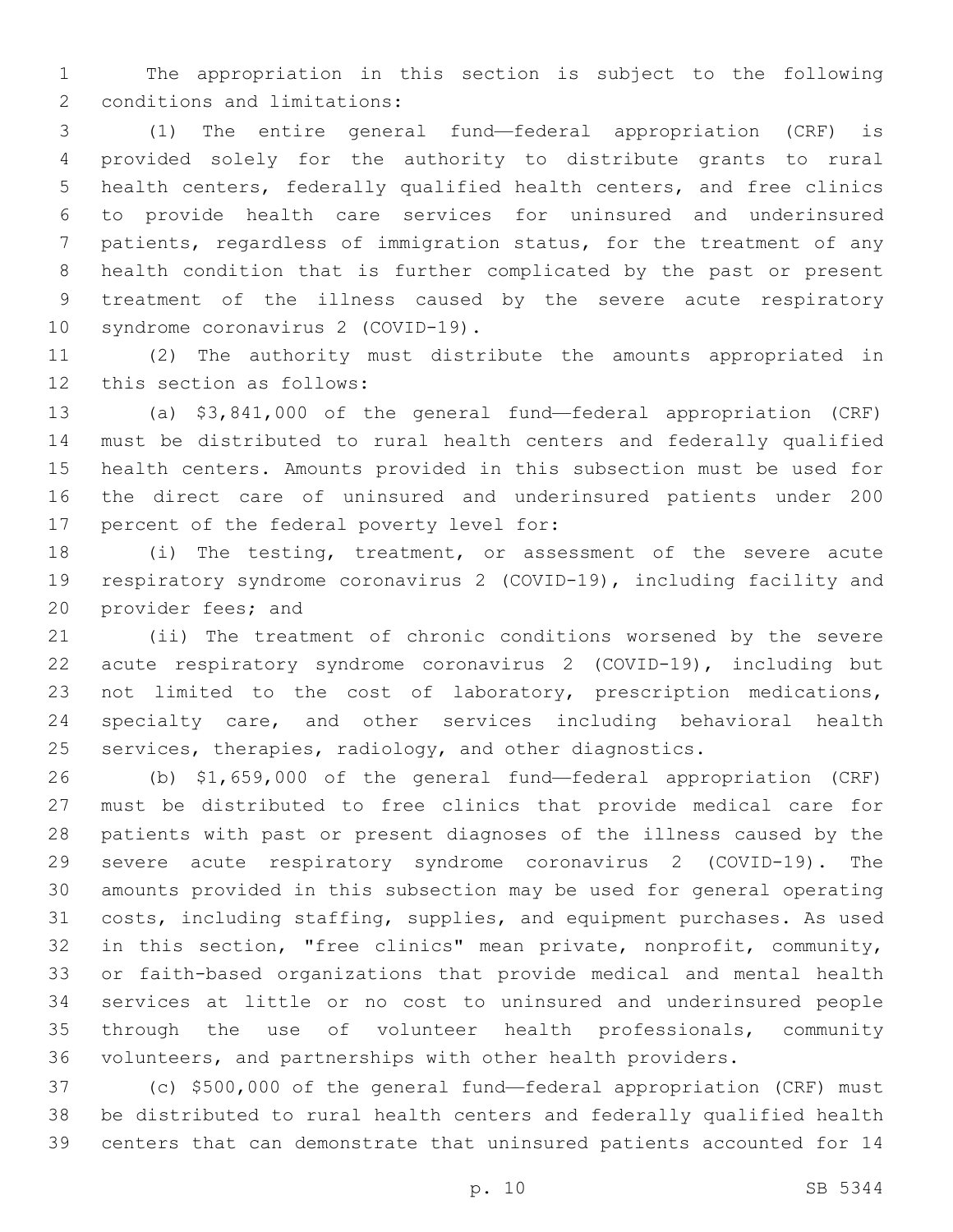percent or more of their total patient count in calendar year 2019. Amounts provided in this subsection (2)(c) must be used for the same purposes as those outlined in (a) of this subsection.

 (3) Clinics may not bill clients for any portion of the services provided that involve the use of amounts appropriated in this 6 section.

 (4) Clinics may not use the amounts provided in this section for services for which other funds are available, such as federal funds 9 from the families first coronavirus response act.

 (5) The authority may retain no more than three percent of the amounts provided in this section for administrative costs.

# NEW SECTION. **Sec. 10. FOR THE DEPARTMENT OF CHILDREN, YOUTH, AND FAMILIES—EARLY LEARNING PROGRAM**

14 General Fund—Federal Appropriation. . . . . . . . . . . \$50,000,000 TOTAL APPROPRIATION. . . . . . . . . . . . . . . \$50,000,000

 The appropriation in this section is subject to the following 17 conditions and limitations:

 (1) \$50,000,000 of the general fund—federal appropriation (CRRSA) is provided solely for the department to provide financial support to child care providers. The department must prioritize providers located in child care deserts, or communities of concern, or both, and must prioritize providers in order to support racial equity across the state. Of the amount provided in this section:

 (a) \$28,800,000 of the general fund—federal appropriation (CRRSA) is provided solely for grants to licensed providers who serve children ages birth to 13 and who accept state subsidies. Base grant amounts are \$6,500, with an additional \$100 provided for each 28 licensed slot over 65 slots.

 (b) \$6,000,000 of the general fund—federal appropriation (CRRSA) is provided solely for grants to licensed providers who serve children ages birth to 13 and who do not accept subsidies. Grant 32 amounts are \$6,500.

 (c) \$10,600,000 of the general fund—federal appropriation (CRRSA) is provided solely for the department to pay providers at the regional preschool rate for school-age children through April 2021.

 (d) \$4,000,000 of the general fund—federal appropriation (CRRSA) is provided solely for the department to incentivize providers to 38 take new subsidized slots.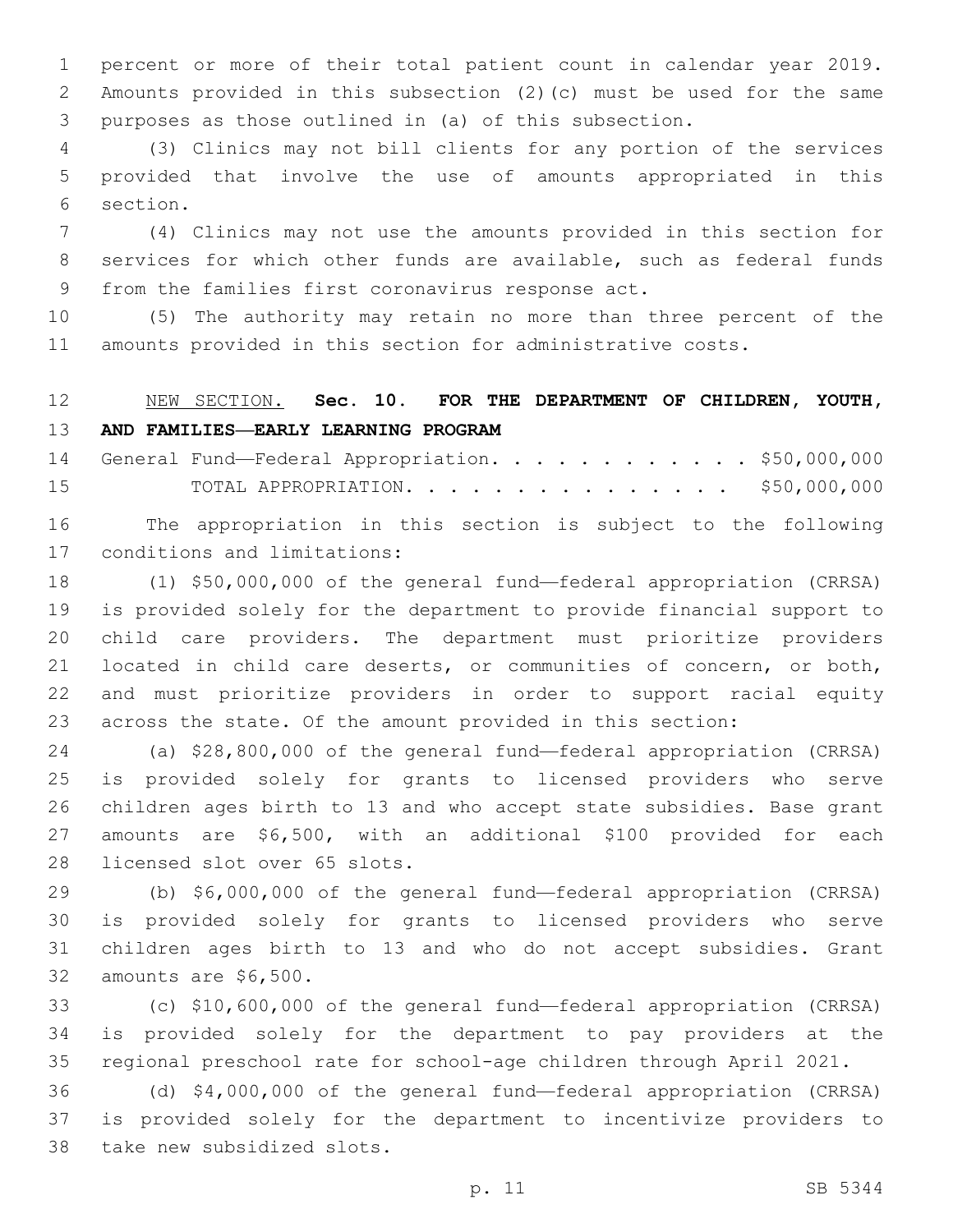(e) \$600,000 of the general fund—federal appropriation is provided solely for incentives of \$250 to family, friends, and 3 neighbor providers.

 (2) The department is authorized to shift funding among the purposes in subsection (1)(a) through (e) of this section based on over or underutilization of the different types of grants.

# NEW SECTION. **Sec. 11. FOR THE DEPARTMENT OF AGRICULTURE—FOOD ASSISTANCE PROGRAM**

|    |  |  |  |  |  |  | 9 General Fund—Federal Appropriation. \$26,392,000 |
|----|--|--|--|--|--|--|----------------------------------------------------|
| 10 |  |  |  |  |  |  | TOTAL APPROPRIATION. \$26,392,000                  |

 The appropriation in this section is subject to the following conditions and limitations: \$18,000,000 of the general fund—federal appropriation (CRF) and \$8,392,000 of the general fund—federal appropriation (CRRSA) are provided solely for the department to provide block grants to hunger relief organizations to achieve food 16 security within the state such as the purchase of food and supplies; investment in storage capacity; management of operations, facilities, employees, and volunteers; conducting social service outreach to food recipients; or conducting any other activity that is necessary to help achieve food security for the public. Providers under this section may not refuse service to any person based on a protected class under chapter 49.60 RCW. Of the amounts provided in this section (CRRSA), a maximum of \$1,689,000 may be used by the 24 department for its administrative costs.

 NEW SECTION. **Sec. 12. FOR THE OFFICE OF THE SUPERINTENDENT OF PUBLIC INSTRUCTION—ELEMENTARY AND SECONDARY SCHOOL EMERGENCY RELIEF FUND**

28 General Fund—Federal Appropriation. . . . . . . . . . \$668,130,000 TOTAL APPROPRIATION. . . . . . . . . . . . . . . \$668,130,000

 The appropriation in this section is subject to the following 31 conditions and limitations:

 (1) \$668,130,000 of the general fund—federal appropriation (CRRSA/ESSER) is provided for allocations from federal funding in response to the COVID-19 pandemic as authorized in section 313, the coronavirus response and relief supplemental appropriations act, P.L. 116-260, division M. The superintendent of public instruction must allocate the entire amount as subgrants to local education agencies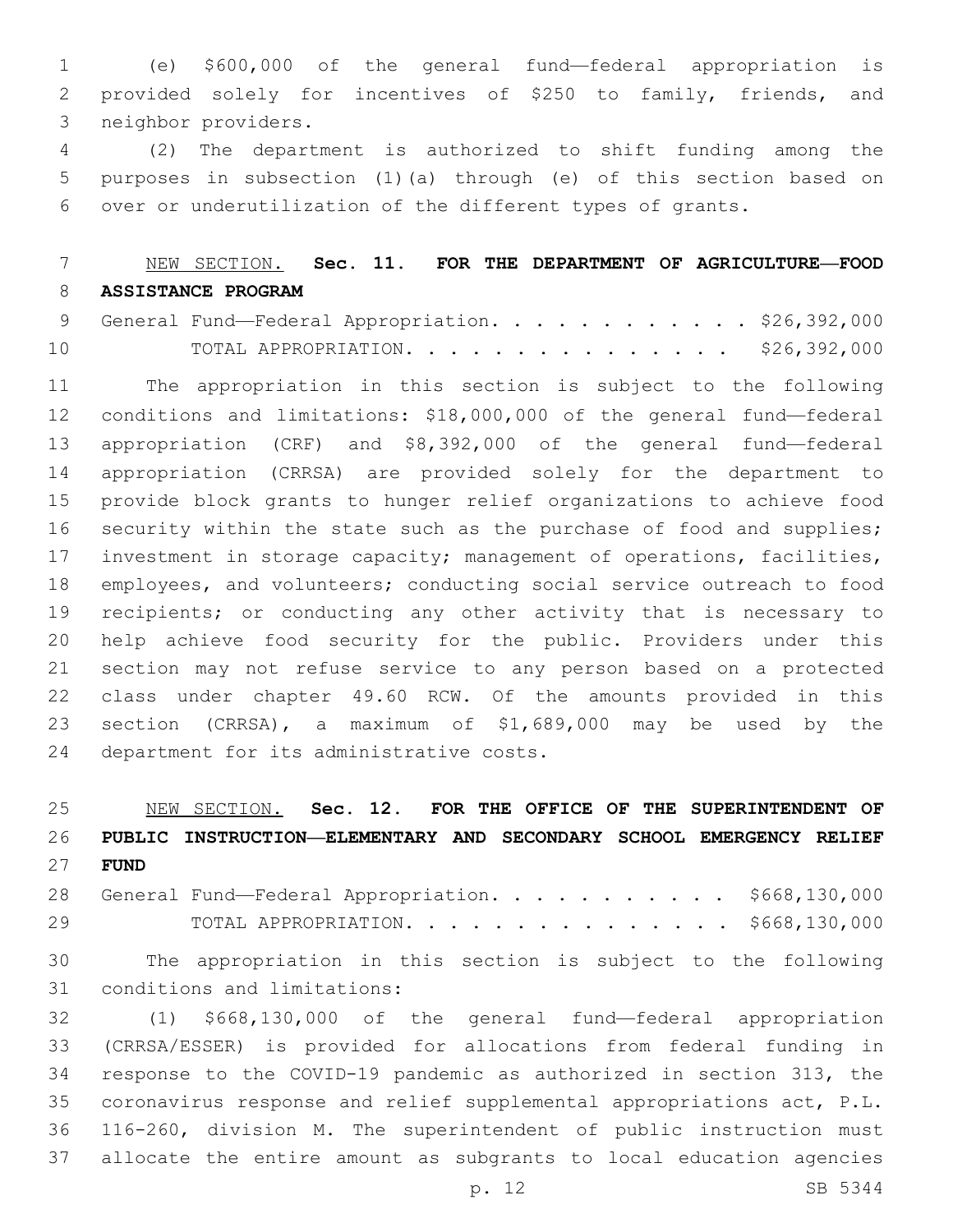consistent with timing and provisions of section 313, P.L. 116-260, 2 division M.

 (2)(a) By March 1, 2021, school districts, charter schools, and state-tribal education compact schools must review and update school reopening plans adopted for the 2020-21 school year and submit the updated plans to the superintendent of public instruction.

 (b) The superintendent of public instruction shall develop the template for the plan update that districts must use. The update must 9 include at a minimum:

 (i) A schedule for reopening or expanding in-person instruction 11 during the 2020-21 school year;

 (ii) Which students will receive in-person instruction, by group, 13 by grade, by school; and

 (iii) Plans for balancing in-person and remote instruction in 15 hybrid models, if applicable.

 (c) Schools are encouraged to base reopening schedules and decisions on state department of health guidance on COVID-19 activity 18 levels.

 (d) The superintendent must report to the appropriate policy and fiscal committees of the legislature on any statutory changes 21 necessary to implement updated reopening plans.

 (3)(a) By June 1, 2021, school districts, charter schools, and state-tribal education compact schools must submit an academic and student well-being recovery plan to the superintendent of public instruction to address student needs that are anticipated due to school closures and extended time in remote learning mode due to the COVID-19 pandemic. The superintendent of public instruction shall develop the template for the plan that districts must use. Schools must report progress on implementing the plan in a manner identified by the office of the superintendent of public instruction. The plan must, at a minimum, address learning loss among students, including student groups identified in the Washington state improvement framework, as well as students experiencing homelessness and students 34 in foster care.

(b) Additional plan details must include:35

 (i) Identification of specific diagnostic assessment tools by grade level, identification of student learning and well-being gaps, and focusing of additional time and supports on students most 39 impacted;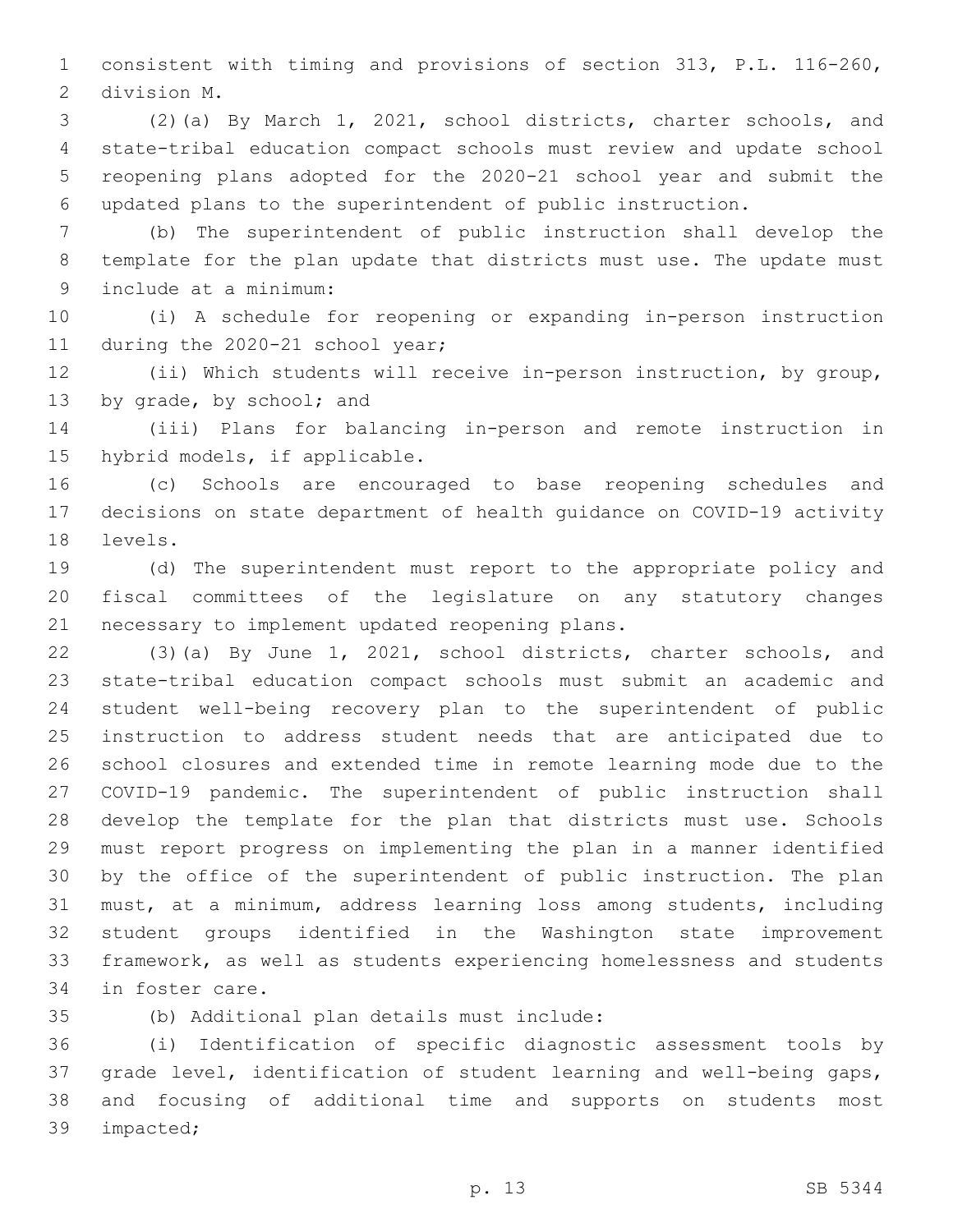(ii) Providing additional instruction, student well-being support, and extracurricular opportunities based on an evaluation of 3 student needs; and

 (iii) Other plan elements as required by the office of the superintendent of public instruction. The office of the superintendent of public instruction may add elements based on evidence of positive learning and well-being outcomes. These elements can include, but are not limited to: Balanced calendars, additional school days, additional instruction time, or any combination of these 10 elements.

 (c) Nothing in the plan constitutes an independent source of legal authority except as permitted by statute, and the plan does not supersede state statutes, gubernatorial orders, or the statutory 14 authority of state and county health departments.

# NEW SECTION. **Sec. 13. FOR THE OFFICE OF THE SUPERINTENDENT OF PUBLIC INSTRUCTION—GOVERNOR EMERGENCY EDUCATION RELIEF FUND**

|    | 17 General Fund-Federal Appropriation (CRRSA-GEER) \$46,263,000 |                      |  |  |  |  |  |  |              |  |
|----|-----------------------------------------------------------------|----------------------|--|--|--|--|--|--|--------------|--|
| 18 |                                                                 | TOTAL APPROPRIATION. |  |  |  |  |  |  | \$46,263,000 |  |

 The appropriation in this section is subject to the following conditions and limitations: The appropriation in this section is provided solely for allocations from the federal funding to provide emergency assistance to nonpublic schools, as authorized in section 312(d), the coronavirus response and relief supplemental 24 appropriations act, P.L. 116-260, division M.

# NEW SECTION. **Sec. 14. FOR THE STUDENT ACHIEVEMENT COUNCIL— OFFICE OF STUDENT FINANCIAL ASSISTANCE**

27 General Fund—Federal Appropriation. . . . . . . . . . . \$5,000,000 TOTAL APPROPRIATION. . . . . . . . . . . . . . . . \$5,000,000

 The appropriation in this section is subject to the following 30 conditions and limitations:

 (1) \$5,000,000 of the general fund—federal appropriation (CRF) is provided solely for undocumented student relief grants authorized under the authority provided due to the declaration of emergency due to the COVID-19 pandemic as modified by this section.

 (2) Students are eligible for the grant in this section if they meet the definition of "eligible student" in RCW 28B.96.010. Grants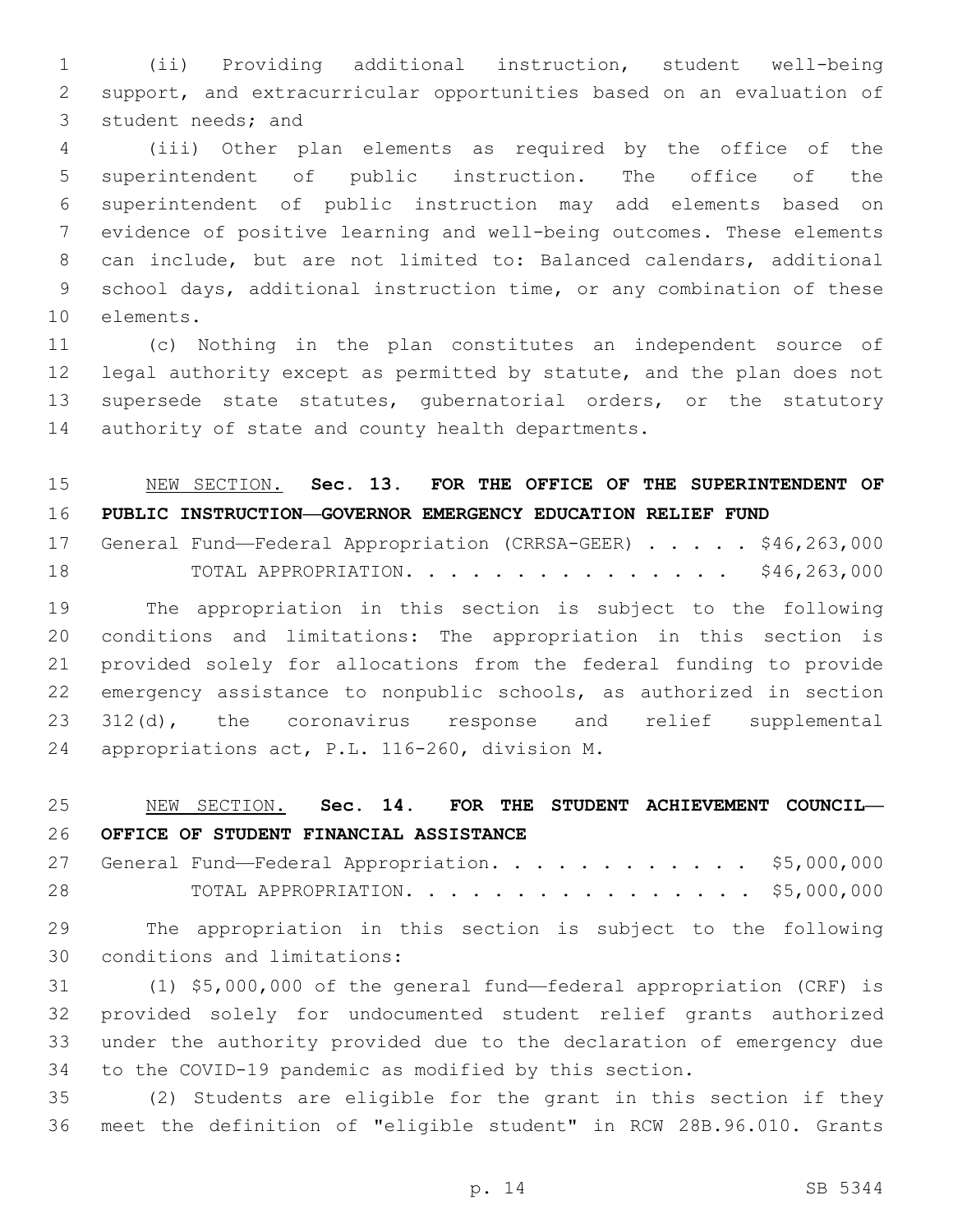will be awarded on a first-come, first-serve basis subject to availability of amounts provided in this section.2

 (3) The grant award amounts must be comparable to the CARES/HEER student emergency financial aid grant amounts provided by 5 institutions of higher education.

 (4) For purposes of this section, "CARES/HEER" means funds attributable to the higher education emergency relief fund created by section 18004, the coronavirus aid, relief, and economic security act, P.L. 116-120, division M.9

 (5) The office must disburse the grant funds to institutions of higher education in Washington as defined in RCW 28B.92.030.

 (6) The grants awarded to eligible students under this section must not be included in any financial need calculation when awarding 14 state financial aid.

### NEW SECTION. **Sec. 15. FOR THE OFFICE OF FINANCIAL MANAGEMENT— COVID-19 PUBLIC HEALTH RESPONSE ACCOUNT—RESPONSE**

17 General Fund—Federal Appropriation. . . . . . . . . . \$438,000,000 TOTAL APPROPRIATION. . . . . . . . . . . . . . . \$438,000,000

 The appropriation in this section is subject to the following conditions and limitations: The entire general fund—federal appropriation (CRRSA) is provided solely for expenditure into the COVID-19 public health response account, from which the department of health may make expenditures from this sum solely for the statewide response to the COVID-19 pandemic, including diagnostic testing, case investigation and contract tracing, care coordination, outbreak response, data collection and analysis, and other activities required 27 to support the response.

### NEW SECTION. **Sec. 16. FOR THE OFFICE OF FINANCIAL MANAGEMENT— COVID-19 PUBLIC HEALTH RESPONSE ACCOUNT—VACCINES**

 General Fund—Federal Appropriation. . . . . . . . . . . . \$68,000,000 31 TOTAL APPROPRIATION. . . . . . . . . . . . . . . \$68,000,000 The appropriation in this section is subject to the following conditions and limitations: The entire general fund—federal appropriation (CRRSA) is provided solely for expenditure into the COVID-19 public health response account, from which the department of health may make expenditures from this sum solely to plan for, 37 prepare, and deploy the COVID-19 vaccine.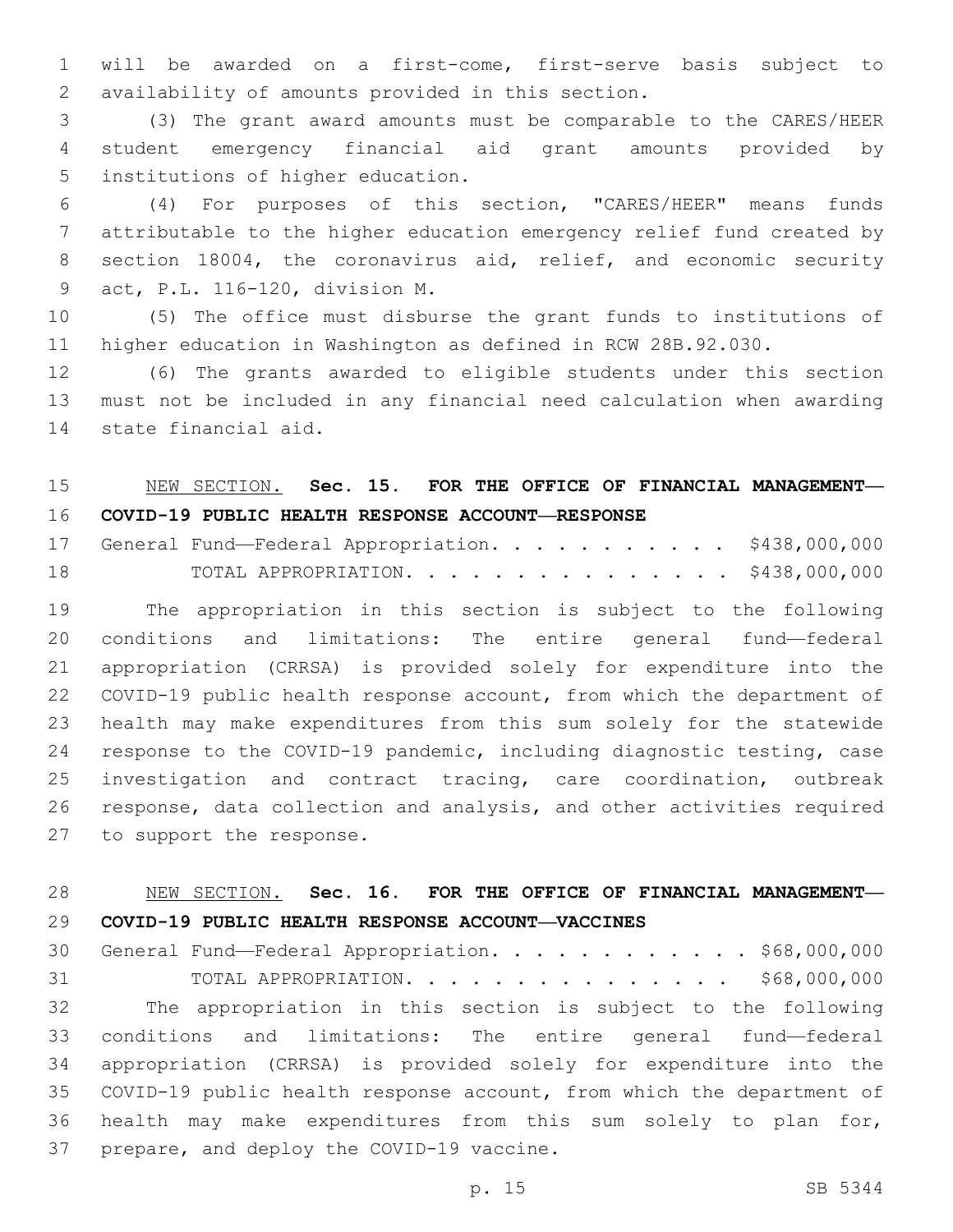NEW SECTION. **Sec. 17. FOR THE OFFICE OF FINANCIAL MANAGEMENT— COVID-19 PUBLIC HEALTH RESPONSE ACCOUNT—EPIDEMIOLOGY AND LABORATORY CAPACITY**

| 4 General Fund-Federal Appropriation. \$100,000,000 |  |  |  |  |  |  |                                    |
|-----------------------------------------------------|--|--|--|--|--|--|------------------------------------|
|                                                     |  |  |  |  |  |  | TOTAL APPROPRIATION. \$100,000,000 |

 The appropriation in this section is subject to the following conditions and limitations: The entire general fund—federal appropriation is provided solely for expenditure into the COVID-19 public health response account, from which the department of health may make expenditures from this sum solely for its response to the COVID-19 pandemic, which includes diagnostic testing, case investigation and contract tracing, care coordination, outbreak response, data collection and analysis, and other activities required 14 to support the response.

### NEW SECTION. **Sec. 18. FOR THE OFFICE OF FINANCIAL MANAGEMENT— COVID-19 PUBLIC HEALTH RESPONSE ACCOUNT—RESPONSE**

|    |  |  |  |  |  |  |  |  |  | 17 General Fund-Federal Appropriation. \$12,000,000 |
|----|--|--|--|--|--|--|--|--|--|-----------------------------------------------------|
| 18 |  |  |  |  |  |  |  |  |  | TOTAL APPROPRIATION. \$12,000,000                   |

 The appropriation in this section is subject to the following conditions and limitations: The entire general fund—federal appropriation (CRF) is provided solely for expenditure into the COVID-19 public health response account, from which the department of health may make expenditures from this sum solely for the statewide 24 response to the COVID-19 pandemic.

 NEW SECTION. **Sec. 19.** A new section is added to chapter 43.70 26 RCW to read as follows:

 COVID-19 PUBLIC HEALTH RESPONSE ACCOUNT CREATED. (1) The COVID-19 public health response account is created in the custody of the state treasurer. The account shall consist of funds appropriated by the legislature and grants received by the department of health for activities in response to the coronavirus pandemic (COVID-19). Only 32 the secretary, or the secretary's designee, may authorize expenditures from the account for costs related to the public health response to COVID-19, subject to any limitations imposed by grant funding deposited into the account. The COVID-19 public health response account is subject to allotment procedures under chapter 43.88 RCW, but an appropriation is not required for expenditures.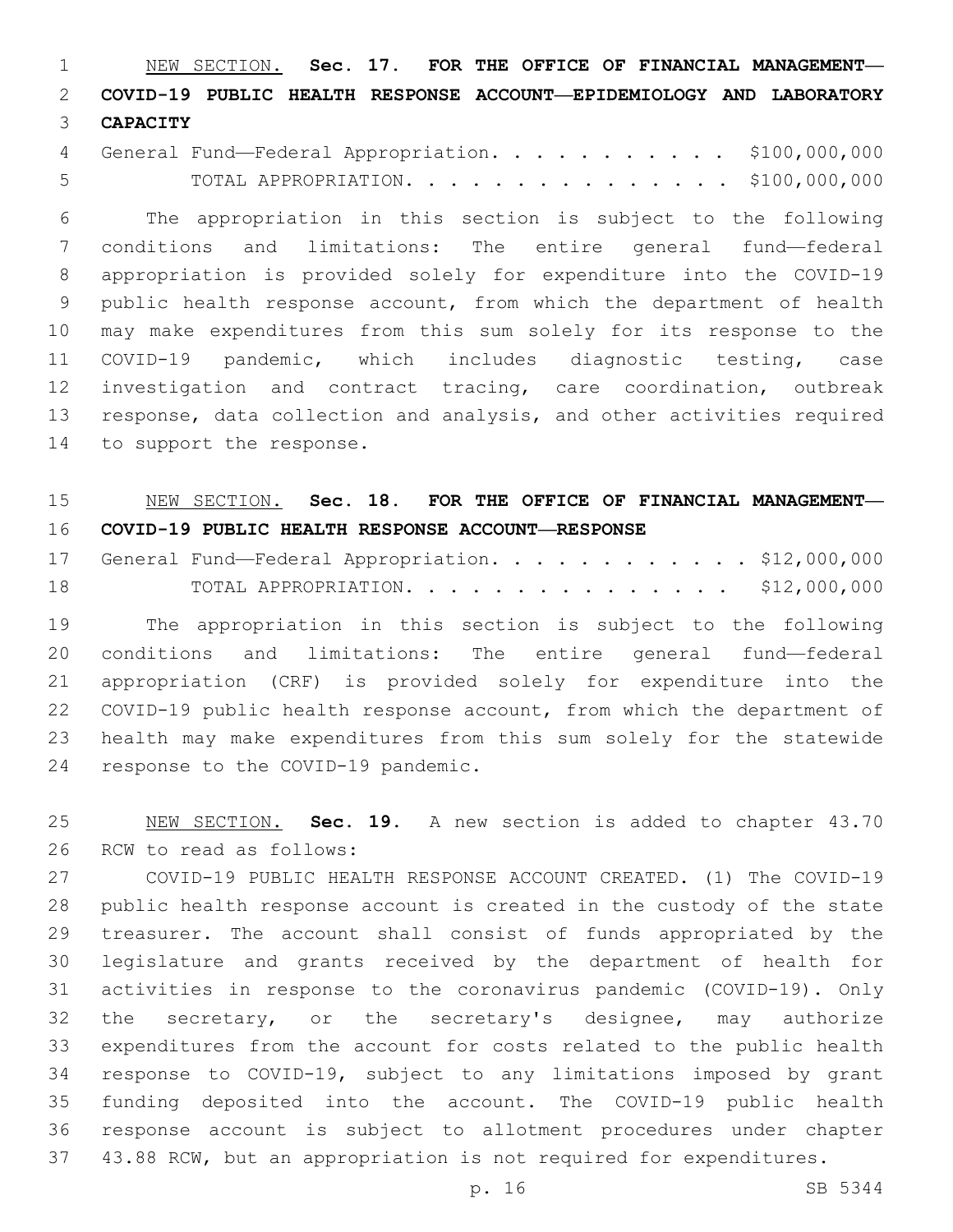(2)(a) The legislature finds that a safe, efficient, and effective delivery of vaccinations is of the utmost importance for restoring societal and economic functions. As we learn more about the virus, the vaccine, and challenges to vaccine allocation and distribution, it is anticipated that the state's COVID-19 vaccination distribution plan will evolve. To that end, the legislature has provided flexibility by funding vaccine expenditure at the discretion of the secretary and without an appropriation. However, to maintain fiscal control and to ensure spending priorities align, the department is required to collaborate and communicate with the chairs and ranking members of the health care and fiscal committees of the legislature and local health jurisdictions in advance of any significant revision of the state's COVID-19 vaccination plan and to provide regular updates on its implementation and spending.

 (b) As part of the public health response to COVID-19, the expenditures from the account must be used to effectively administer the vaccine for COVID-19 and conduct testing and contact tracing. The department must ensure that COVID-19 outreach is accessible, culturally and linguistically appropriate, and that it includes 20 community-driven partnerships and strategies.

 (c) When making expenditures for administering the vaccine for COVID-19, the department must focus on identifying persons for vaccination, prioritizing hard-to-reach communities, making the vaccine accessible, and providing support to schools for safe 25 reopening.

 (d) When making expenditures regarding testing and contact tracing, the department must provide equitable access, prioritize hard-to-reach communities, and provide support and resources to facilitate the safe reopening of schools while minimizing community 30 spread of the virus.

 (3) When making expenditures from the account, the department must include an emphasis on public communication regarding the availability and accessibility of the vaccine and testing, and the importance of vaccine and testing availability to the safe reopening 35 of the state.

 (4)(a) The department must report to the fiscal and health care committees of the legislature on a monthly basis regarding its 38 COVID-19 response.